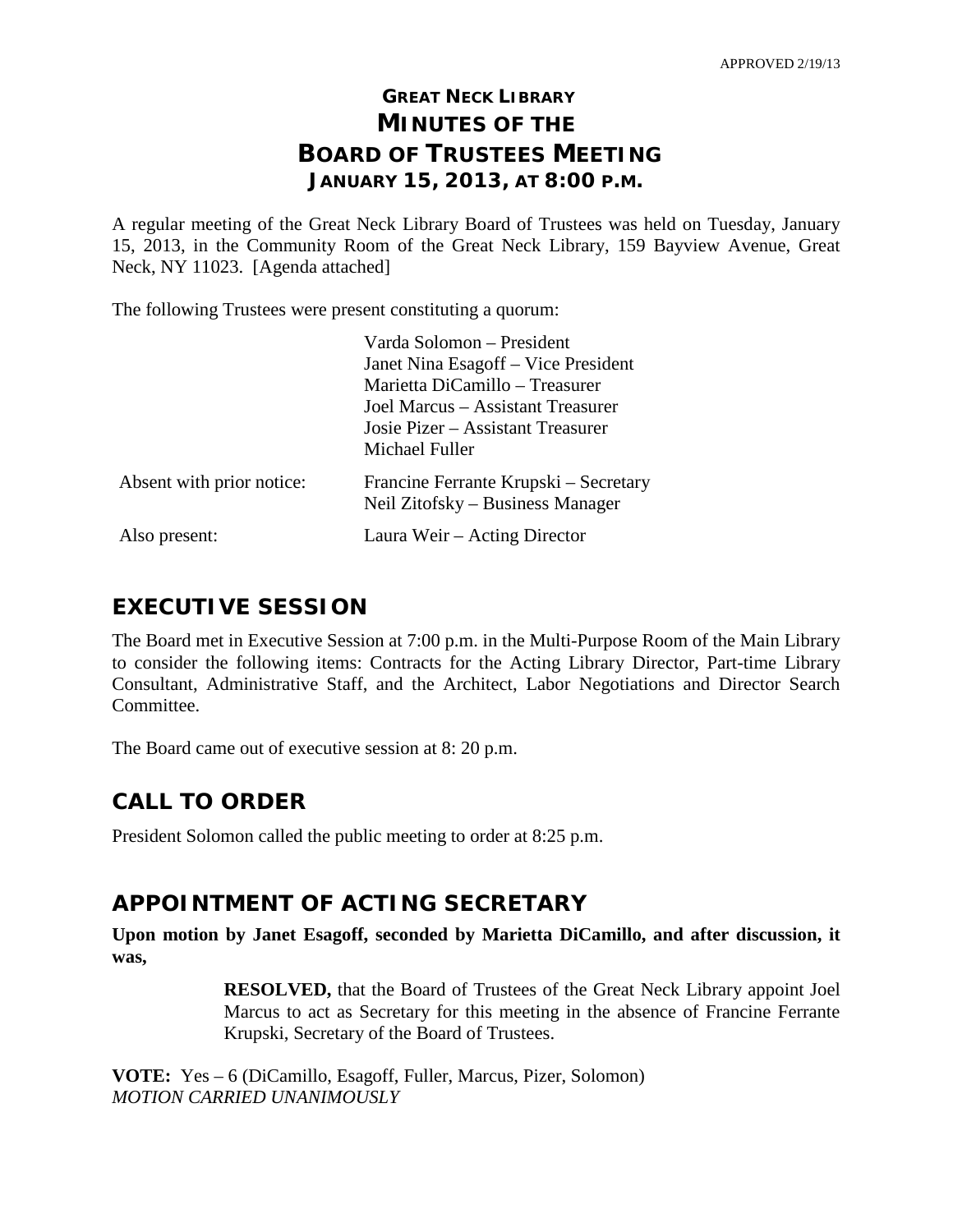# **MINUTES**

**Upon motion by Joel Marcus, seconded by Marietta DiCamillo, and after discussion, it was,**

\_\_\_\_\_\_\_\_\_\_\_\_\_\_\_\_\_\_\_\_\_\_\_\_\_\_\_\_\_\_\_\_\_\_\_\_\_\_\_\_\_\_\_\_\_\_\_\_\_\_\_\_\_\_\_\_\_\_\_

**RESOLVED,** that the Board of Trustees of the Great Neck Library approve the Minutes of the December 18, 2012 Regular Meeting and December 20, 2012 Special Meeting as presented.

**VOTE:** Yes – 6 (DiCamillo, Esagoff, Fuller, Marcus, Pizer, Solomon) *MOTION CARRIED UNANIMOUSLY*

# **TREASURER'S REPORT**

**Upon motion by Marietta DiCamillo, seconded by Josie Pizer, and after discussion, it was,**

**RESOLVED,** that the Board of Trustees of the Great Neck Library accept the following financial reports which have been reviewed by the Treasurer:

- January 15, 2013, Treasurer's Report;
- Warrant dated December 13, 2012 through January 11, 2013, checks numbered 0030992 through 0030997, 0031026 through 0031030, 0031056 through 0031061, 1257 through 1258, and 45918 through 45942, and To-Be-Paid Checks numbered 45943 through 46051 the sums set against their respective names, amounting in the aggregate to \$260,190.03.
- Payroll Warrants for pay dates December 13, 2012, and December 27, 2012, and which have been reviewed by the Treasurer, in the amounts of \$165,928.78, and \$176,384.48 respectively, for a total of \$342,313.26.

**VOTE:** Yes – 6 (DiCamillo, Esagoff, Fuller, Marcus, Pizer, Solomon) *MOTION CARRIED UNANIMOUSLY*

# **PAYROLL CHANGES**

**Upon motion by Marietta DiCamillo, seconded by Michael Fuller, and after discussion, it was,**

> **RESOLVED,** that the Board of Trustees of the Great Neck Library accept the Payroll Changes of December 2012 as presented, and which have been reviewed by the Personnel Committee.

Public Comment: Ralene Adler

**VOTE:** Yes – 6 (DiCamillo, Esagoff, Fuller, Marcus, Pizer, Solomon) *MOTION CARRIED UNANIMOUSLY*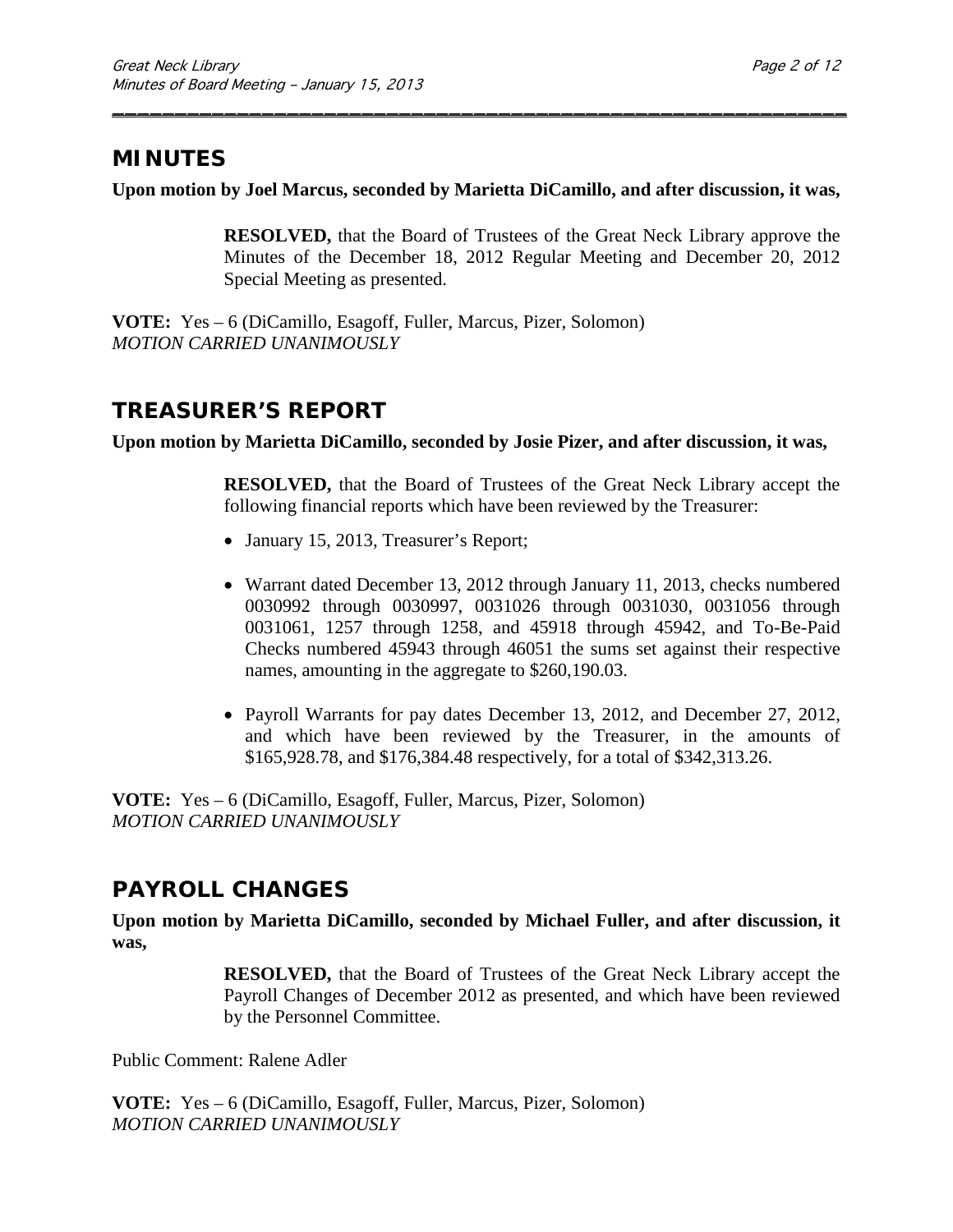# **REPORTS**

## **Acting Library Director**

Technical Services: In all, 21,553 items - representing 8,539 new titles, 1,304 CDs and 2,991 DVD items were ordered, received, cataloged and made ready for circulation by the Technical Services Department in 2012. In addition, over 3,000 digital items, including downloadable e-Books, e-Reference titles and e-Audiobooks were added to the Library catalog allowing users 24/7 access to a variety of online resources.

\_\_\_\_\_\_\_\_\_\_\_\_\_\_\_\_\_\_\_\_\_\_\_\_\_\_\_\_\_\_\_\_\_\_\_\_\_\_\_\_\_\_\_\_\_\_\_\_\_\_\_\_\_\_\_\_\_\_\_

Parkville Addition: The new space at Parkville is almost ready for occupancy. The walls are painted yellow; the carpeting is down, the slanted ceiling is covered with plasterboard and painted white. The new bathroom is plain, but tiling and plumbing are complete. The large storage closet has removable shelves so height of storage space can be adjusted. Still needed for completion are electrical outlet covers and light fixtures.

The Interview Schedule for architects for the Parkville Branch renovation is Tuesday, February 5, 2013 at 7:00 p.m. and 8:30 p.m. and Thursday, February 7, 2013, at 7:30 p.m. Interviews will be in the Parkville Branch. [End of written report]

Trustee Pizer inquired about the following items in the Finance Committee report in the December 15, 2012 Board Minutes:

- Whether the Finance Committee had received the revised Maintenance Contract Preventive Provision analysis prepared by the Business Manager. *The Business Manager was asked to incorporate suggestions made to the document at a previous Finance Committee meeting. Acting Director Weir was asked to follow up on this.*
- Digitization of records which should have started latest December 1, 2012. *The Business Office has not started working on the Personnel files as the staff member in charge of doing this task has been doing other assignments during the absence of the Business Manager.*
- The number of items that were weeded, particularly in the Children's Department. *Ms. Weir will get this information for the Trustees.*

**Board President Solomon officially welcomed back Trustee Pizer and also welcomed Trustee Michael Fuller who replaced Martin Sokol on the Board.**

**She also reported that the Business Manager is out on medical leave and other staff members in the Business Office have taken over some of his responsibilities.** 

## **OLD BUSINESS**

### **Appointment of Acting Library Director**

**Upon motion by Michael Fuller, seconded by Marietta DiCamillo, and after discussion, it was, RESOLVED** that,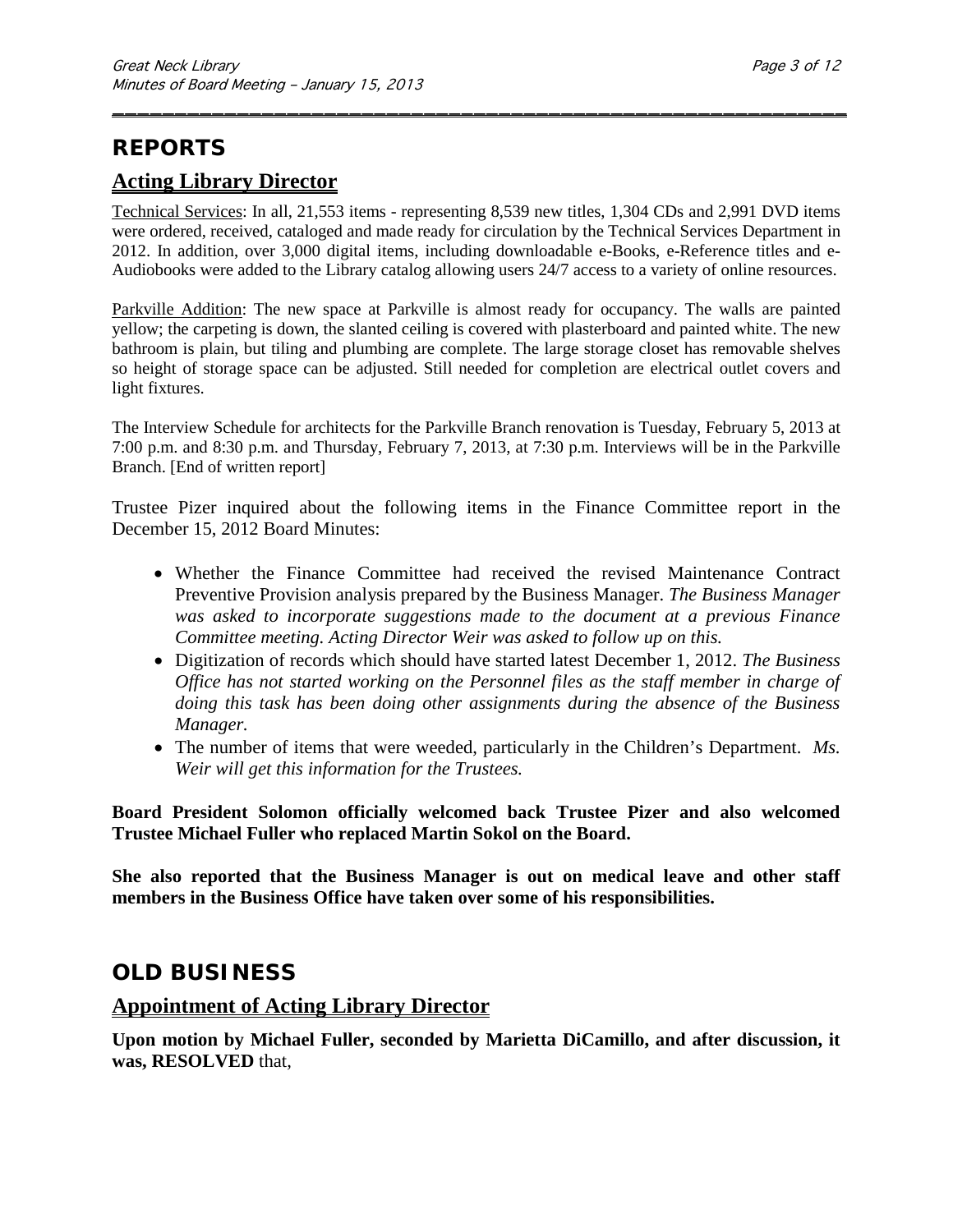**WHEREAS**, the Board of Trustees has determined that it is in the best interests of the Library to appoint an ; and

\_\_\_\_\_\_\_\_\_\_\_\_\_\_\_\_\_\_\_\_\_\_\_\_\_\_\_\_\_\_\_\_\_\_\_\_\_\_\_\_\_\_\_\_\_\_\_\_\_\_\_\_\_\_\_\_\_\_\_

**WHEREAS**, Assistant Director Weir possesses the skills and experience to fulfill the Interim Director position; and

**WHEREAS,** Assistant Director Weir possesses an employment agreement dated September 21, 2012, providing for certain terms and conditions of employment applicable in her position as Assistant Director; and

**WHEREAS**, the parties wish to clarify the terms and conditions attaching to the Assistant Director's assumption of the Interim Director position;

**IT IS NOW THEREFORE RESOLVED** that Assistant Director Weir is appointed Interim director effective January 1, 2013 with an annualized increase to her base salary of \$15,000.00. Ms. Weir shall occupy this position at the pleasure of the Board of Trustees.

**IT IS FURTHER RESOLVED** that Laura L. Weir is to be granted a leave of absence from her position as Assistant Director during the period of her employment as an Interim Director such that Weir will be entitled to, at her election, return to her position as Assistant Director upon the effective date of the employment of a successor Director.

All other terms and conditions and benefits set forth within the Letter of agreement between the Library and the Assistant Director are to remain in full force and effect during the period the Assistant Director assumes the position of Interim Director.

And further;

**RESOLVED**, that the Great Neck Library Board of Trustees appoint Assistant Director Laura Weir to the position as Acting Library Director with an annualized salary increase of \$15,000 effective January 1, 2013.

*Public Comment: Ralene Adler, Karen Rubin, Dan Gluan*

**VOTE:** Yes – 6 (DiCamillo, Esagoff, Fuller, Marcus, Pizer, Solomon) *MOTION CARRIED UNANIMOUSLY*

## **Appointment of Library Consultant**

**Upon motion by Janet Esagoff and seconded by Michael Fuller, and after discussion, it was,**

> **RESOLVED,** that the Great Neck Library Board of Trustees hire Judith Lockman to fill the position of consultant to the Great Neck Library created at the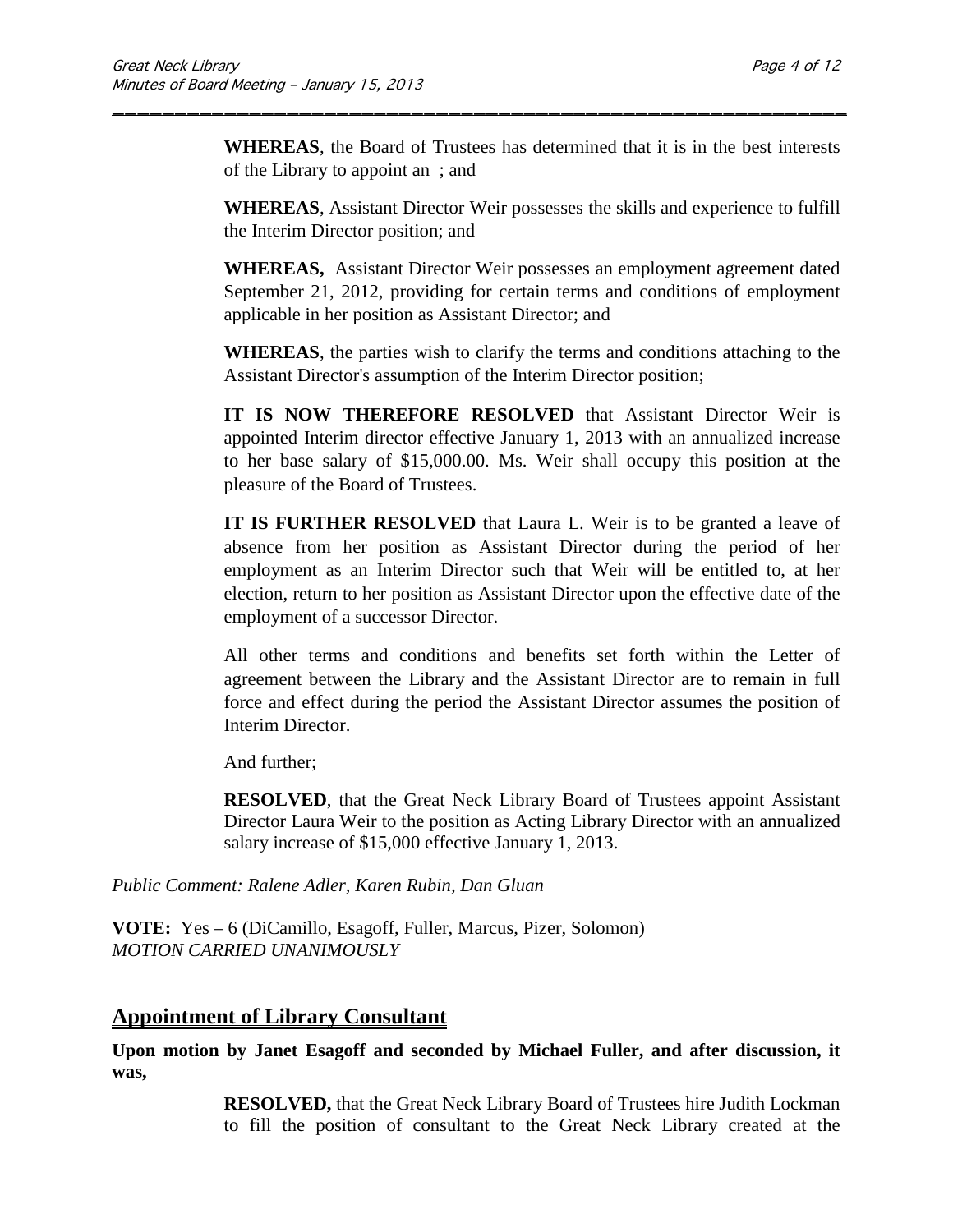December 18, 2012 Board meeting, at an hourly compensation of \$100 effective January 16, 2013.

President Solomon explained that Ms. Lockman, a retired director from the Syosset Library, undertook a major renovation of the Syosset Library, and she comes with a great deal of experience. Her responsibilities will be mainly in the area of personnel and liaison with the Building Advisory Committee. She will work a maximum of 20 hours per week and if there is a need for more or less hours, her contract will be revisited accordingly.

\_\_\_\_\_\_\_\_\_\_\_\_\_\_\_\_\_\_\_\_\_\_\_\_\_\_\_\_\_\_\_\_\_\_\_\_\_\_\_\_\_\_\_\_\_\_\_\_\_\_\_\_\_\_\_\_\_\_\_

The Acting Director will take care of the day-to-day personnel matters. If there are issues that she is unable to handle, then she will engage the consultant. Cases that may result in litigation would go before the Personnel Committee.

The consultant's contract, which was already vetted by the attorney, has not been executed as changes were made to it during tonight's Executive Session. Once the changes are made, it will be forwarded to the Attorney for review and then sent to Ms. Lockman for execution.

*Public Comment: Karen Rubin, Leslie Kahn, Ralene Adler, Carol Frank, Justin Crossfox*

**VOTE:** Yes **–** 6 (DiCamillo, Esagoff, Fuller, Marcus, Pizer, Solomon) *MOTION CARRIED UNANIMOUSLY*

## **Appointment to Director Search Committee**

This item was removed from the agenda because the Board in tonight's Executive Session decided that all ten applicants (members of the public) who submitted their resumes should be interviewed before appointments were made to the Search Committee.

## **Hazmat Testing Contract**

This too was removed from the agenda to allow for review by counsel.

## **NLS Member Library Support**

### **Upon motion by Joel Marcus and seconded by Michael Fuller, and after discussion, it was,**

**RESOLVED,** that the Great Neck Library Board of Trustees remit the entire NLS 2012 assessment fee in the amount of \$33,127. This payment will be accompanied by a letter advising NLS of the following: payment of the 2012 assessment should not be considered an agreement of their fee; nor will it obligate us to automatic, future annual increases, and the Library reserves all rights with regard to the payment of this fee. Additionally, we are requesting our attorney to research the legal validity of NLS' actions and statements which were made in NLS' demand of payment letter dated 12/27/12. The additional monies, \$13,327, are to be taken from NLS Delivery Service Fee.

President Solomon explained that NLS instituted an assessment based strictly on operating budget rather than the level of service provided, resulting in Great Neck being the major payer in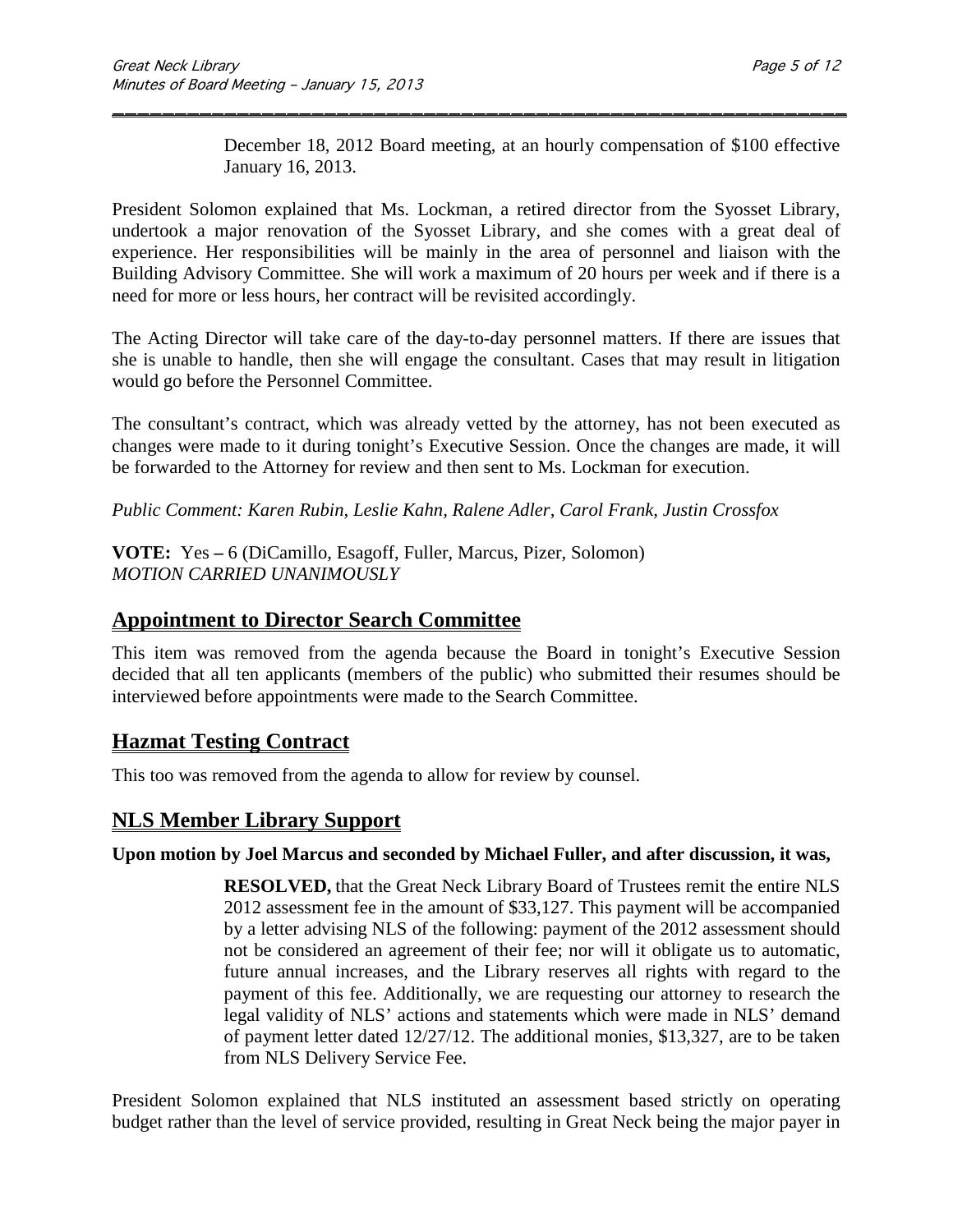Nassau County. There were other libraries – Elmont, Hempstead, and Hewlett – that felt that the formula was unfair. As a measure of protest, the full amount, as requested by NLS, was not paid by Great Neck. Subsequently, a letter was received from the NLS Board of Trustees in December informing the Board that services will start to expire especially for the major databases Great Neck gets through NLS at a major discount.

\_\_\_\_\_\_\_\_\_\_\_\_\_\_\_\_\_\_\_\_\_\_\_\_\_\_\_\_\_\_\_\_\_\_\_\_\_\_\_\_\_\_\_\_\_\_\_\_\_\_\_\_\_\_\_\_\_\_\_

At the end of December, the *Morningstar* database, which is used by many of our patrons, expired and patrons were no longer able to access this. President Solomon stated that our patrons should not suffer, and based on that the full amount will be paid reluctantly.

NLS has formed a committee to review the formula used for assessment, and asked for comments which are due in mid-February. Great Neck asked to be on that Committee but none of our Trustees were chosen. Members of the public were invited to support Great Neck's stance by attending NLS Board meetings.

Trustee DiCamillo has written to Bernard Margolis, NYS Librarian, and also called Senator Martins to inquire about NLS' position and the legitimacy of their claims. The public can also get involved by writing letters to Senator Jack Martins with copies to NLS.

Copies of letters from NLS dated December 27, 2012 and one from October about forming a committee to review the formula, as well as letters from Elmont, Hempstead, Hewlett, and Great Neck protesting the formula, were made available to members of the public who wanted them.

Ralene Adler (member of the public) suggested that the vendors should be contacted directly to get an accurate assessment of the costs of the databases. The Board in its long range planning committee needs to make a decision on print versus database format. The Library can consider being a stand-alone instead of being a part of the consortium and that will give the Board more control.

Margery Chodosch (Library's Reference Department Acting Head) – NLS provided a listing of the individual prices for databases if obtained as a stand-alone library or through the NLS consortium. There were tremendous savings of \$100,000 for one year for just being a part of the consortium. The amount of time and energy for staff to contact these vendors of over 90 databases should be taken into consideration.

Trustee DiCamillo asked the Acting Director for a comprehensive list of all the databases in the same format as the winter package listing that was provided. She also asked that about 12 vendors be called to check on pricing for a group of five as well as a stand-alone library.

*Public Comment: Karen Rubin, Ralene Adler, Margery Chodosch, Dan Gluan*

**VOTE:** Yes **–** 4 (Esagoff, Fuller, Marcus, Solomon); Opposed – 2 (DiCamillo, Pizer) *MOTION CARRIED*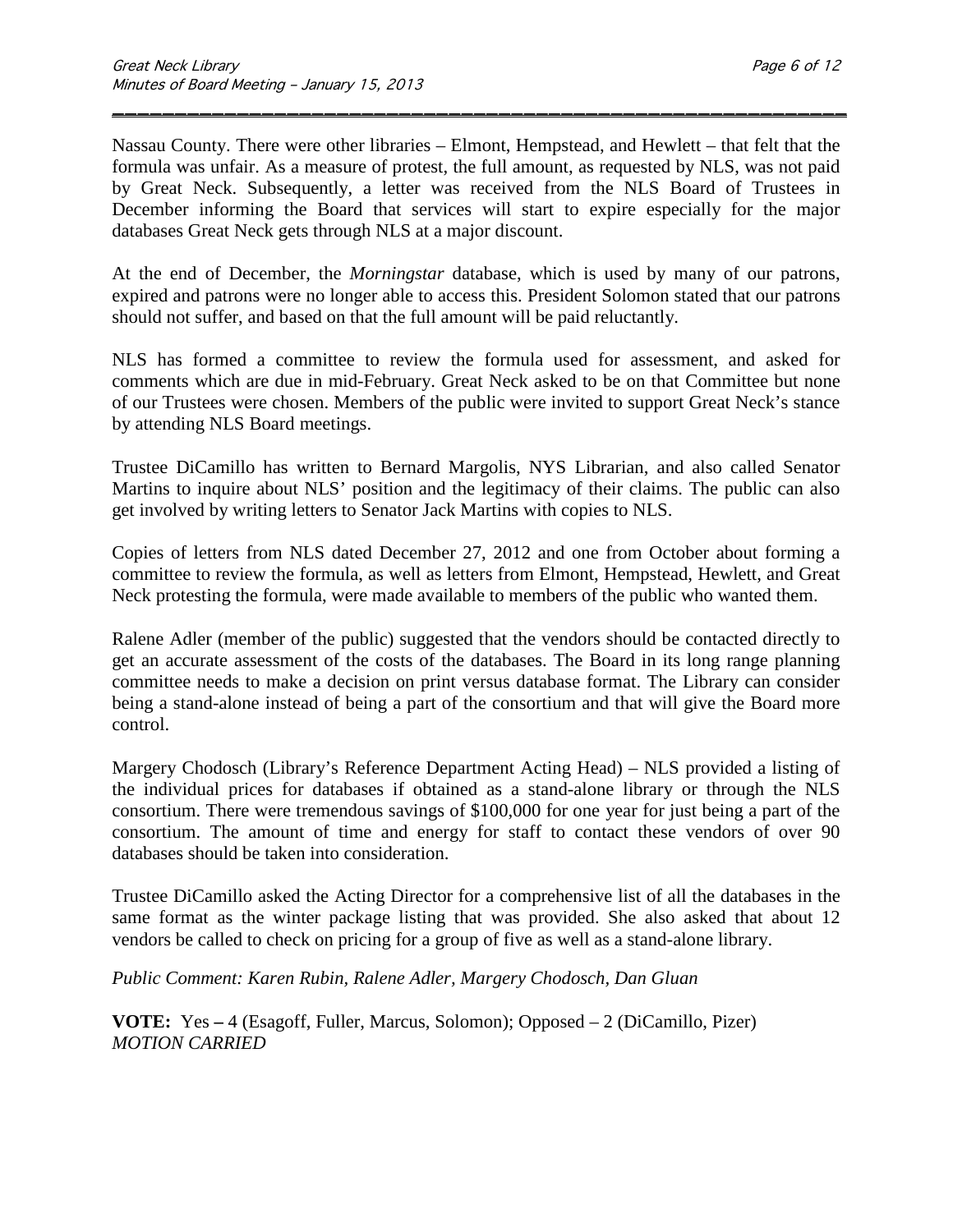### **Generator**

**Upon motion by Marietta DiCamillo and seconded by Joel Marcus, and after discussion, it was,**

\_\_\_\_\_\_\_\_\_\_\_\_\_\_\_\_\_\_\_\_\_\_\_\_\_\_\_\_\_\_\_\_\_\_\_\_\_\_\_\_\_\_\_\_\_\_\_\_\_\_\_\_\_\_\_\_\_\_\_

**RESOLVED,** that the Great Neck Library Board of Trustees authorize the expenditure of \$26,000 to be taken from the Main Building and Special Services fund for the supply and installation of a generator to supply power to the Computer Room during electrical outages as outlined in the proposals.

Public Comment: Leslie Kahn

**VOTE:** Yes **–** 6 (DiCamillo, Esagoff, Fuller, Marcus, Pizer, Solomon) *MOTION CARRIED UNANIMOUSLY*

### **Policy Manual Revisions**

#### NEW GIFT POLICY

**Upon motion by Joel Marcus and seconded by Marietta DiCamillo, and after discussion, it was,**

**RESOLVED,** that the Great Neck Library Board of Trustees adopt the New Gift Policy, which has been reviewed by counsel, and which will replace the existing policy in Section 1200 of the Board Policy Manual. [Policy below]

"All gifts offered to the Library and accepted by it shall become the sole property of the Library. Unless indicated otherwise by written agreement, the Library will have the rights of displaying, using, or lending the same, or of selling or disposing of said gifts. For any cash gift of substantial value, i.e. \$100 or more, the gift will be formally accepted by the Board at a public meeting. For any cash gift to the Library, the Director's office will send a letter of thanks to the donor.

For any other gift determined to be of substantial value, the gift will be formally accepted by the Board at a public meeting and a letter should be forwarded to the donor indicating a description and the conditions of the Library's acceptance of the gift stated above. The Library Director and the Board of Trustees shall use discretion in accepting any such gift.

Any appraisal of a gift to the Library is the responsibility of the donor. The acceptance of a gift which has been appraised by a third, disinterested party does not in any way imply an endorsement of the appraisal by the Library."

**VOTE:** Yes **–** 6 (DiCamillo, Esagoff, Fuller, Marcus, Pizer, Solomon) *MOTION CARRIED UNANIMOUSLY*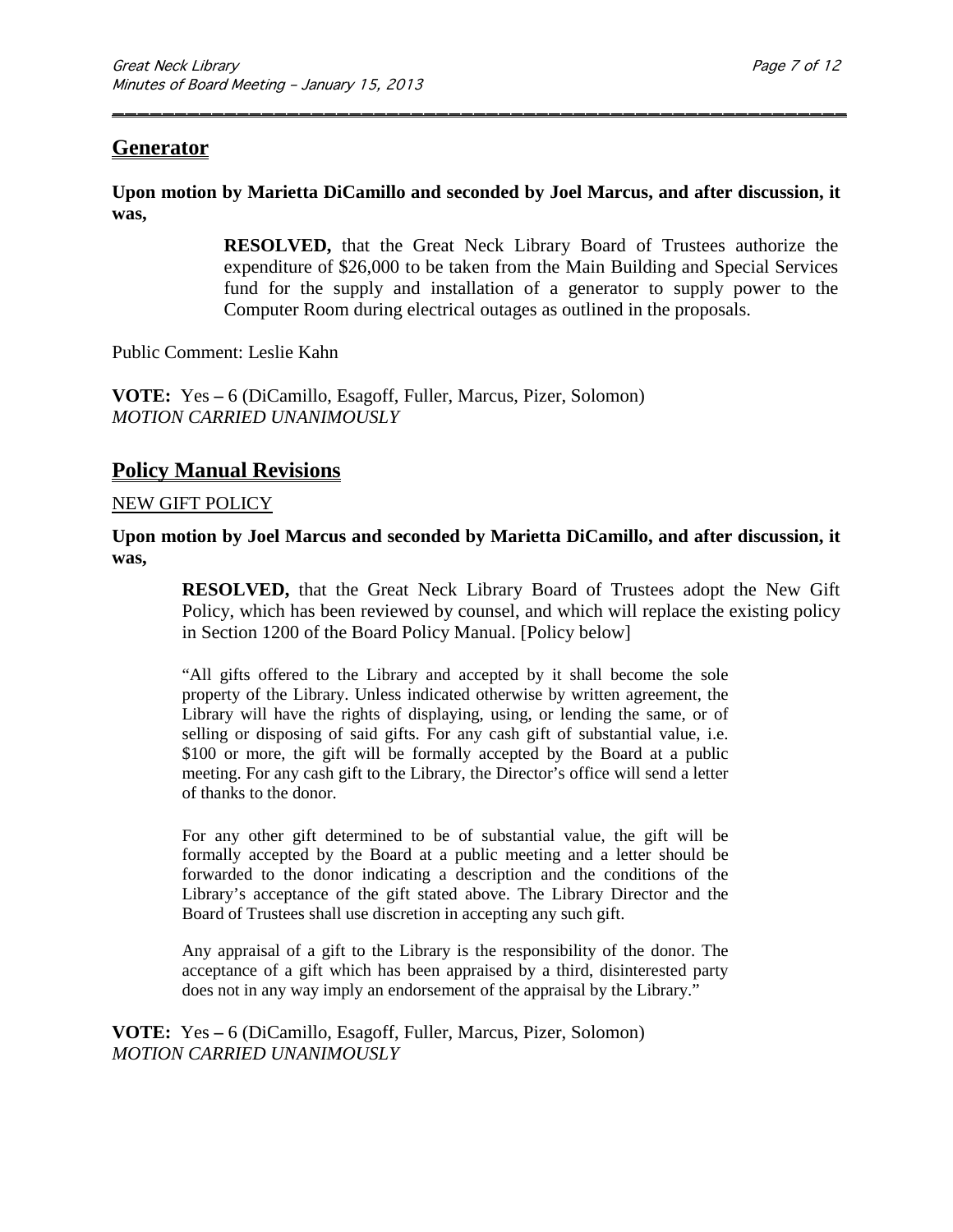#### TIME RECORDING (TIME SHEET AND SIGN-IN) POLICY

#### **Upon motion by Joel Marcus and seconded by Marietta DiCamillo, and after discussion, it was,**

\_\_\_\_\_\_\_\_\_\_\_\_\_\_\_\_\_\_\_\_\_\_\_\_\_\_\_\_\_\_\_\_\_\_\_\_\_\_\_\_\_\_\_\_\_\_\_\_\_\_\_\_\_\_\_\_\_\_\_

**RESOLVED,** that the Board of Trustees of the Great Neck Library adopt the New Time Recording Policy, which has been reviewed by counsel, and insert in the Board Policy Manual by creating a new Section 500-80. [Policy below]

*"*All employees are expected to sign in and out for their respective shifts using the automated system installed in the Library. This system is web-based and available with an employee sign-in and password on all Library Staff terminals.

All employees are expected to establish a password that enables them to sign in and out. That password must be for the employee only and may not be shared with co-workers.

All employees must sign in for themselves only and are not permitted to sign in for anybody else. If an employee signs in for another employee, that will be considered theft of service and may result in the employees' termination. Signing in using remote access is not permitted.

All employees are expected to report any problems, including cases of suspected misuse of the time recording system, to their immediate supervisor."

**VOTE:** Yes **–** 6 (DiCamillo, Esagoff, Fuller, Marcus, Pizer, Solomon) *MOTION CARRIED UNANIMOUSLY*

#### PROCUREMENT POLICY

#### **Upon motion by Joel Marcus and seconded by Marietta DiCamillo, and after discussion, it was,**

**RESOLVED,** that the Board of Trustees of the Great Neck Library accept the changes to the Procurement Policy, Section 400-70 of the Board Policy Manual as presented. [Revised policy is below.]

"It is the policy of the Great Neck Library to expend monies in a prudent and responsible manner so that goods and services of high quality and reliability might be secured in a manner that ensures the economical use of public funds, that is in the best interests of the taxpayers, that solicits the lowest possible cost under the circumstances, and that guards against favoritism, extravagance and fraud.

In general, major expenditures, i.e. those of \$20,000 or more for professional services, equipment, furnishings and public work contracts, shall require a minimum of three (3) written bids in response to a formal Request for Proposals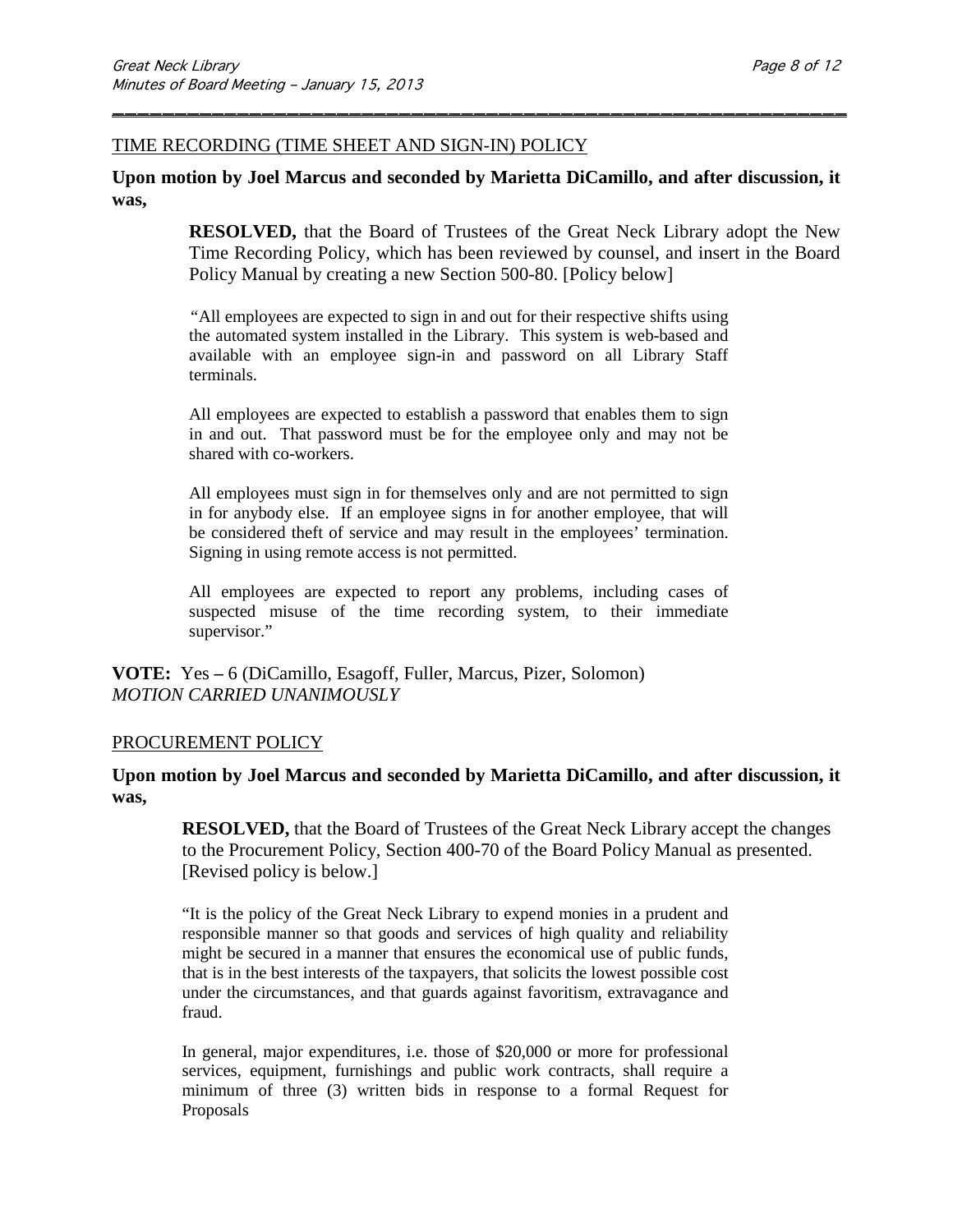In general, substantial expenditures, i.e., those of \$7,500 \$or more but less than \$20,000, shall require the solicitation of a minimum of three (3) written quotations.

\_\_\_\_\_\_\_\_\_\_\_\_\_\_\_\_\_\_\_\_\_\_\_\_\_\_\_\_\_\_\_\_\_\_\_\_\_\_\_\_\_\_\_\_\_\_\_\_\_\_\_\_\_\_\_\_\_\_\_

Goods and services costing between \$2,000 and \$7,500 will be procured upon finding three (3) oral or written quotations. Such written quotations may be found in print and/or online.

Included among those items which are not subject to the above provisions are expenditures relating to emergencies,(as approved by the Board President and Treasurer), true leases, procurements under governmental/educational contracts, and sole source procurements. The goods and services which comprise the "Library Materials & Programs" section of the Library's Operating Budget are not procured by the Business Office, and are hereby acknowledged to be sole source procurements not subject to the above provisions.

Should a vendor have provided satisfactory service, the Library may renew an existing contract or reorder goods and services if the cost remains unchanged or if the cost increase is deemed minimal, i.e., if the cost increase approximates the annual inflation rate. Such ongoing contracts should be reviewed and other possible vendors be considered every three years.

In general, a contract will be awarded to the lowest priced acceptable vendor, as determined by the Library. The Library may reject any and all vendor proposals. A vendor proposal may be rejected for reasons which may include, but are not limited to:

- Vendor cannot guarantee delivery of goods and services within the timeframe or under conditions set by the Library;
- Vendor's terms of payment are disadvantageous to the Library, e.g., full payment before the commencement of work or delivery of goods;
- Vendor cannot comply with the full specifications of goods or services as set forth by the Library, e.g., the goods offered by the vendor are not equivalent to those specified by the Library and are therefore, deemed substandard and unacceptable;
- Vendor's warranty for goods or services is deemed inadequate by the Library;
- Vendor's after-purchase support services are deemed inadequate by the Library.

No purchase of goods or services shall be made from any vendor in which any member of the Board of Trustees or the Library Administration or a member of the immediate family of a member of the Board of Trustees or Library Administration holds a full or partial interest.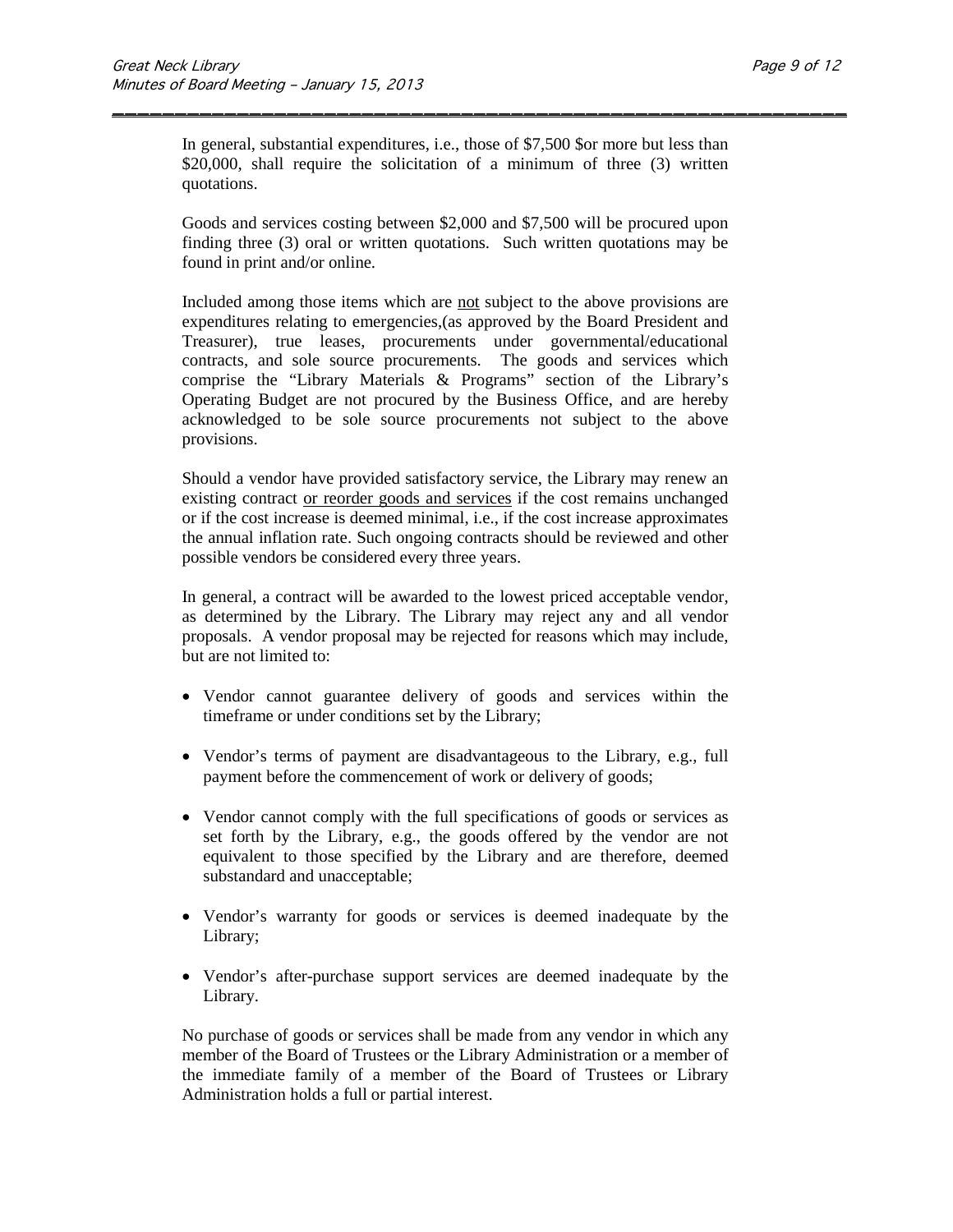The unintentional failure to fully comply with the above policies regarding procurement will not be grounds to void action taken or give rise to a cause of action against any trustee or employee of the Library."

\_\_\_\_\_\_\_\_\_\_\_\_\_\_\_\_\_\_\_\_\_\_\_\_\_\_\_\_\_\_\_\_\_\_\_\_\_\_\_\_\_\_\_\_\_\_\_\_\_\_\_\_\_\_\_\_\_\_\_

**VOTE:** Yes **–** 6 (DiCamillo, Esagoff, Fuller, Marcus, Pizer, Solomon) *MOTION CARRIED UNANIMOUSLY*

## **Record Retention Policy**

**Upon motion by Janet Esagoff and seconded by Marietta DiCamillo, and after discussion, it was,**

**RESOLVED,** that the Board of Trustees of the Great Neck Library accept the changes to the Record Retention Policy, Section 400-30 of the Board Policy Manual as presented. [Policy below]

At the Board meeting held on Tuesday, April 24, 2007, the Board of Trustees adopted the following Record Retention schedule with the additional requirement that a subject list of records to be destroyed be presented to the Board at each instance; "*and further, any records retained in digital format shall adhere to the time limits outlined below",* and that a Records Officer be designated by the Director from among the staff:

**VOTE:** Yes **–** 6 (DiCamillo, Esagoff, Fuller, Marcus, Pizer, Solomon) *MOTION CARRIED UNANIMOUSLY*

## **Bank Accounts – Limitations on Expenditures – (Second Reading)**

This is an existing policy that requires a change in the amount of money that the Director can spend for an emergency without prior Board approval, as well as adding the assistant Director as a signatory on the Director's checking account. (Section 400-20 of Board Policy Manual)

## **NEW BUSINESS**

### **Administrative Staff Contract**

This was removed from the agenda.

## **Wireless Connectivity at Main**

This also was removed from the agenda.

### **Excess Equipment**

**Upon motion by Janet Esagoff and seconded by Marietta DiCamillo, and after discussion, it was,**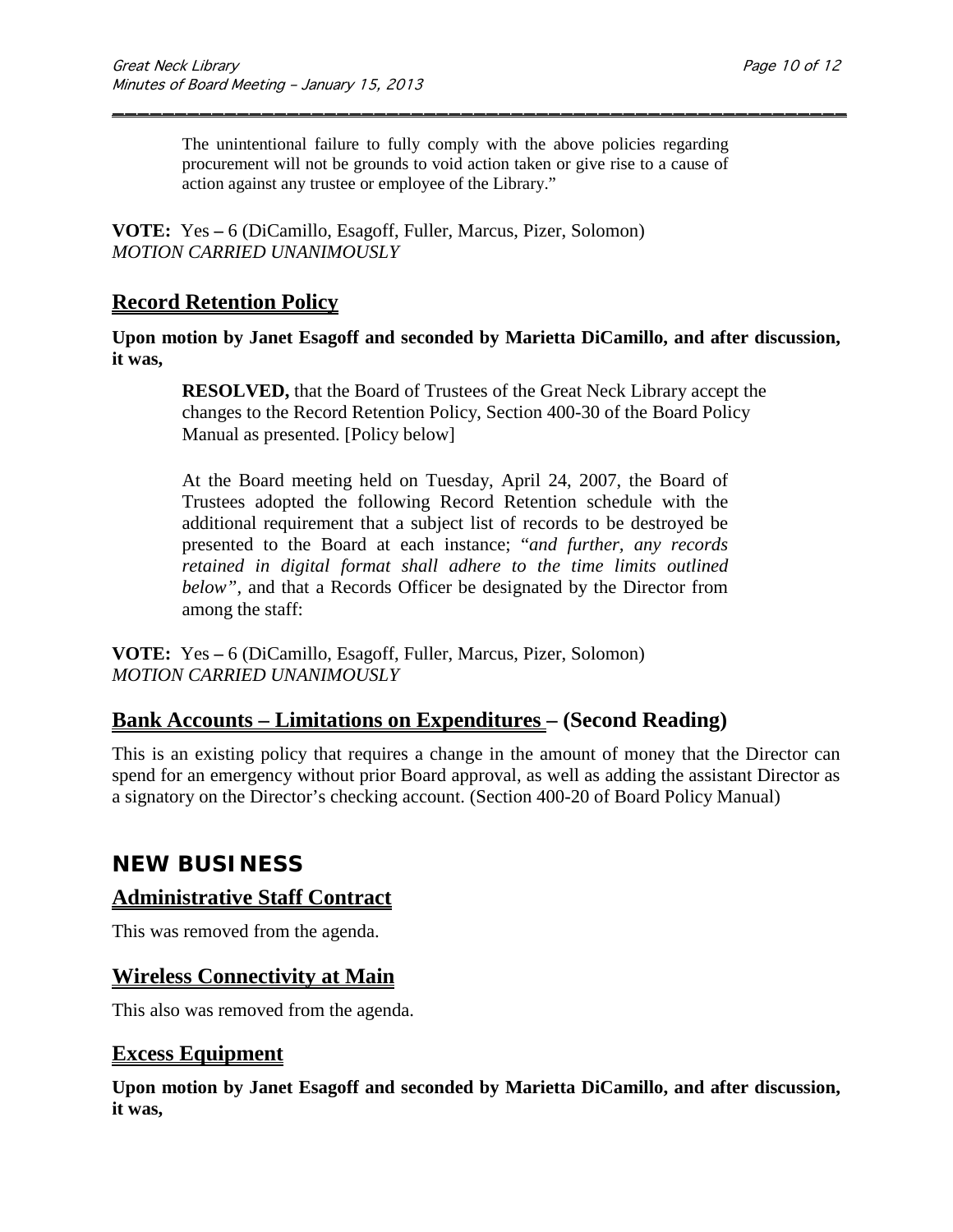**RESOLVED,** that the Great Neck Library Board of Trustees declare the items listed on the schedule excessed and authorize the Acting Library Director to dispose of same in an appropriate manner.

\_\_\_\_\_\_\_\_\_\_\_\_\_\_\_\_\_\_\_\_\_\_\_\_\_\_\_\_\_\_\_\_\_\_\_\_\_\_\_\_\_\_\_\_\_\_\_\_\_\_\_\_\_\_\_\_\_\_\_

**VOTE:** Yes **–** 6 (DiCamillo, Esagoff, Fuller, Marcus, Pizer, Solomon) *MOTION CARRIED UNANIMOUSLY*

### **Construction Attorney**

#### *This is a new item added to the agenda.*

Trustee DiCamillo, chair of the Building Advisory Committee (BAC), stated that at the last Building Advisory Committee meeting, the committee worked on evaluating KG&D Architects' contract. The consensus of the committee was to hire a counsel with construction expertise, as the Library's general counsel does not have that level of expertise to iron out the terms of the contract. It was also decided to form a sub-committee from the BAC members to work with the construction attorney and KG&D. BAC member Allegra Goldberg has recommended an attorney. Trustee DiCamillo put forth a resolution for the Board to vote on to make funds available so the committee can move ahead with the contract.

#### **Upon motion by Marietta DiCamillo and seconded by Michael Fuller, and after discussion, it was,**

**RESOLVED,** that the Great Neck Library Board of Trustees authorize the expenditure of not more than \$5,000 to be used to retain legal services and cover hourly rates for construction attorney whose purpose will be to review and modify the AIA contract between KG&D project architects and the Great Neck Library; funds for this purpose will be taken form the Main Building and Special Services fund.

Leslie Kahn (BAC member) stated that both AIA documents are used on many contracts, one is not correct over the other. It is essential to get a construction attorney to review the contract. He warned against nit-picking little points. His recommendation is that the BAC should agree on either one or both AIA documents together and then send to the attorney for review . This should not cost more than \$5,000.

Ralene Adler (BAC member) supports the \$5,000 and trust that the person communicating with the architect be judicious about the amount and be very clear about what the Committee wants.

**VOTE:** Yes **–** 6 (DiCamillo, Esagoff, Fuller, Marcus, Pizer, Solomon) *MOTION CARRIED UNANIMOUSLY*

## **OPEN TIME**

Speaking:

Karen Rubin – Timeframe for Director Search.

Carol Frank – Asked who has oversight of NLS that would be able to intervene.